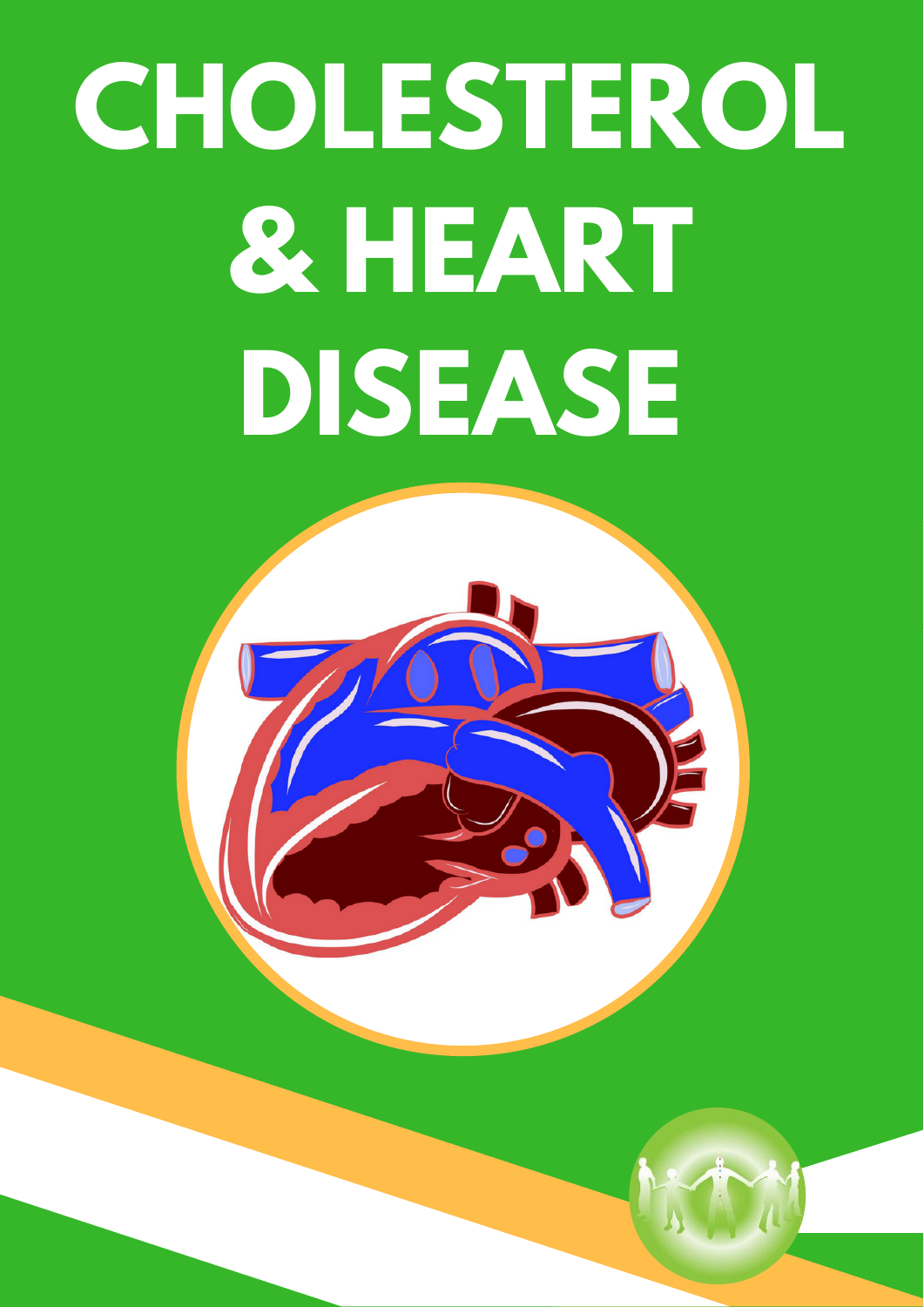# **Cholesterol & Heart Disease**

Many of us know about cholesterol and heart disease. Many of us don't realise there is an argument in medicine whether cholesterol is the main cause of heart disease.

Some experts say that cholesterol is one of the main causes of heart disease, while there are others who think otherwise.

Experts from the Framingham Heart Study have determined that high blood cholesterol is one of the factors for a coronary heart disease or CHD.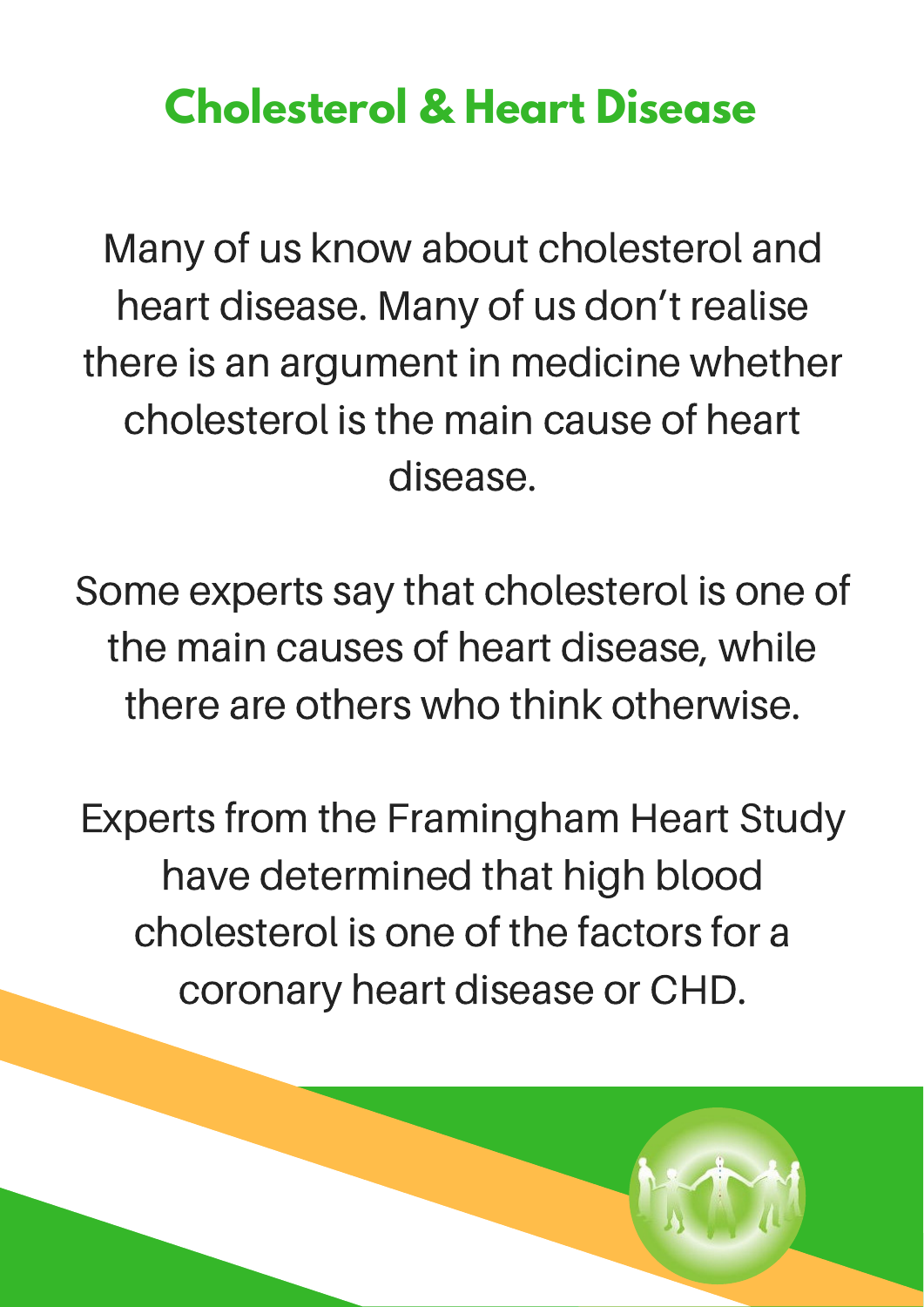The result of their study showed that someone with a higher cholesterol level is more likely to have coronary heart disease or CHD.

Coronary heart disease is unusual at low cholesterol levels.

A connection between high blood cholesterol and heart disease was also confirmed by another group of experts.

Their studies showed that lowering the total LDL cholesterol (bad cholesterol) levels drastically reduces coronary heart disease.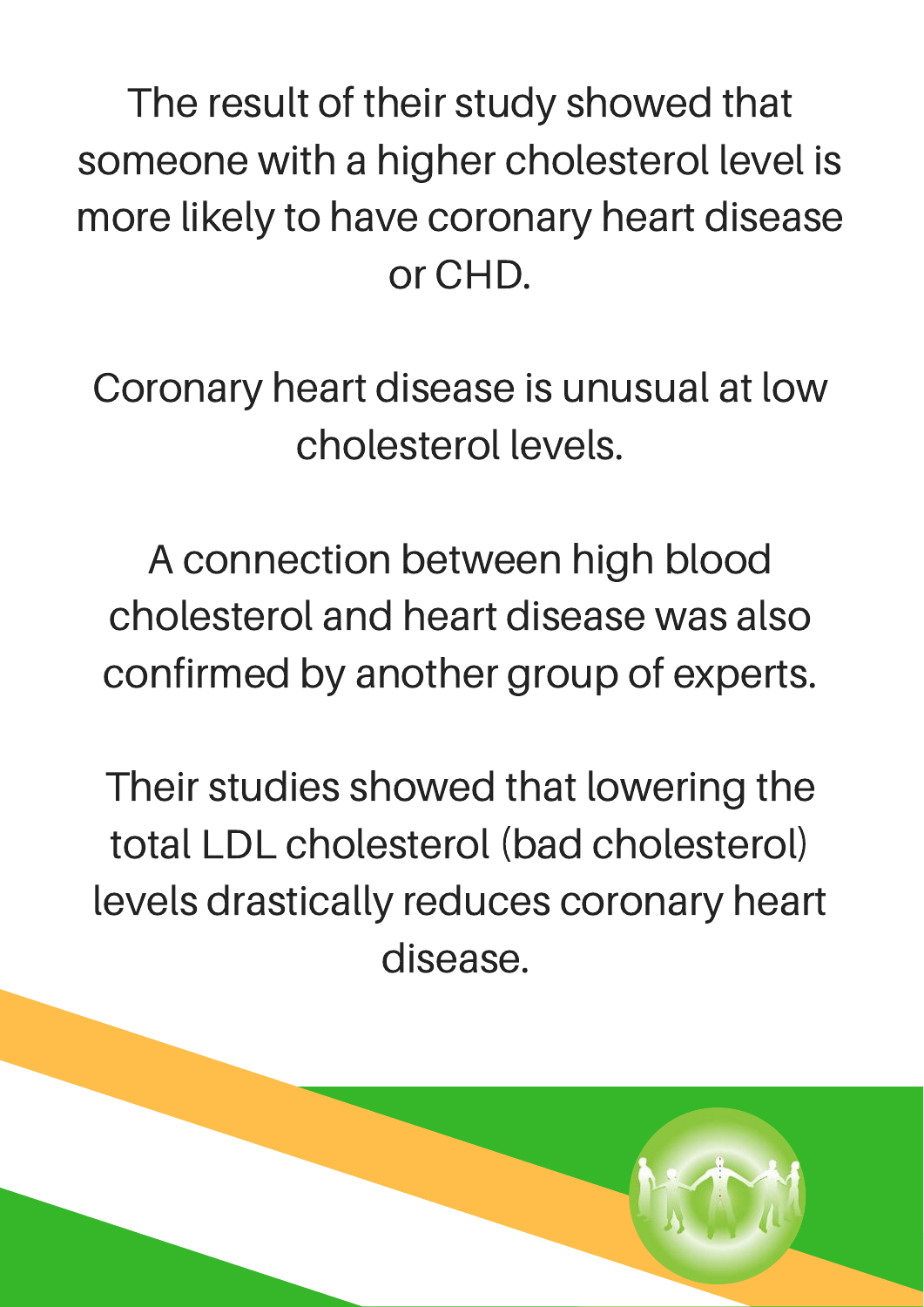Recently, a series of trials of cholesterol using statin drugs showed that lowering the total cholesterol and LDL-cholesterol greatly reduces the chance of experiencing a heart attack, angioplasty (a bypass that requires surgery) and dying of coronary heart disease-related causes.

# What are the risk factors that increase the risk of developing heart disease?

The risk factors are the conditions that someone has. Even though some risk factors can be modified some risk factors cannot be changed.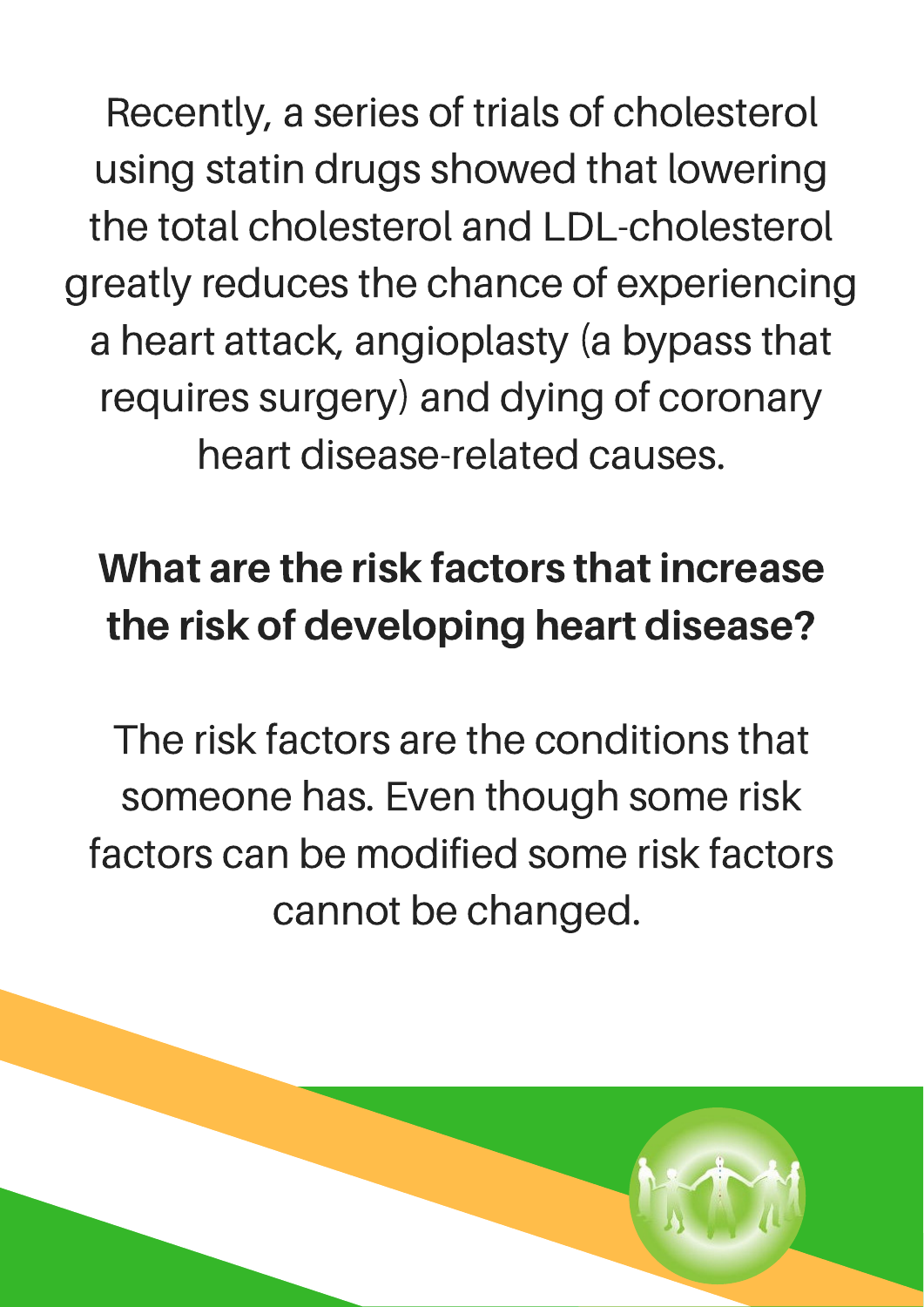All in all, the more risk factors that you have the more chances you will be experiencing heart disease.

# Here Are Some Of The Risk Factors That Can't Be Changed:

• Age (55 and above for a female while 45 and above for a male)

• Family history (parents or sibling who died of a heart disease at the age stated above)

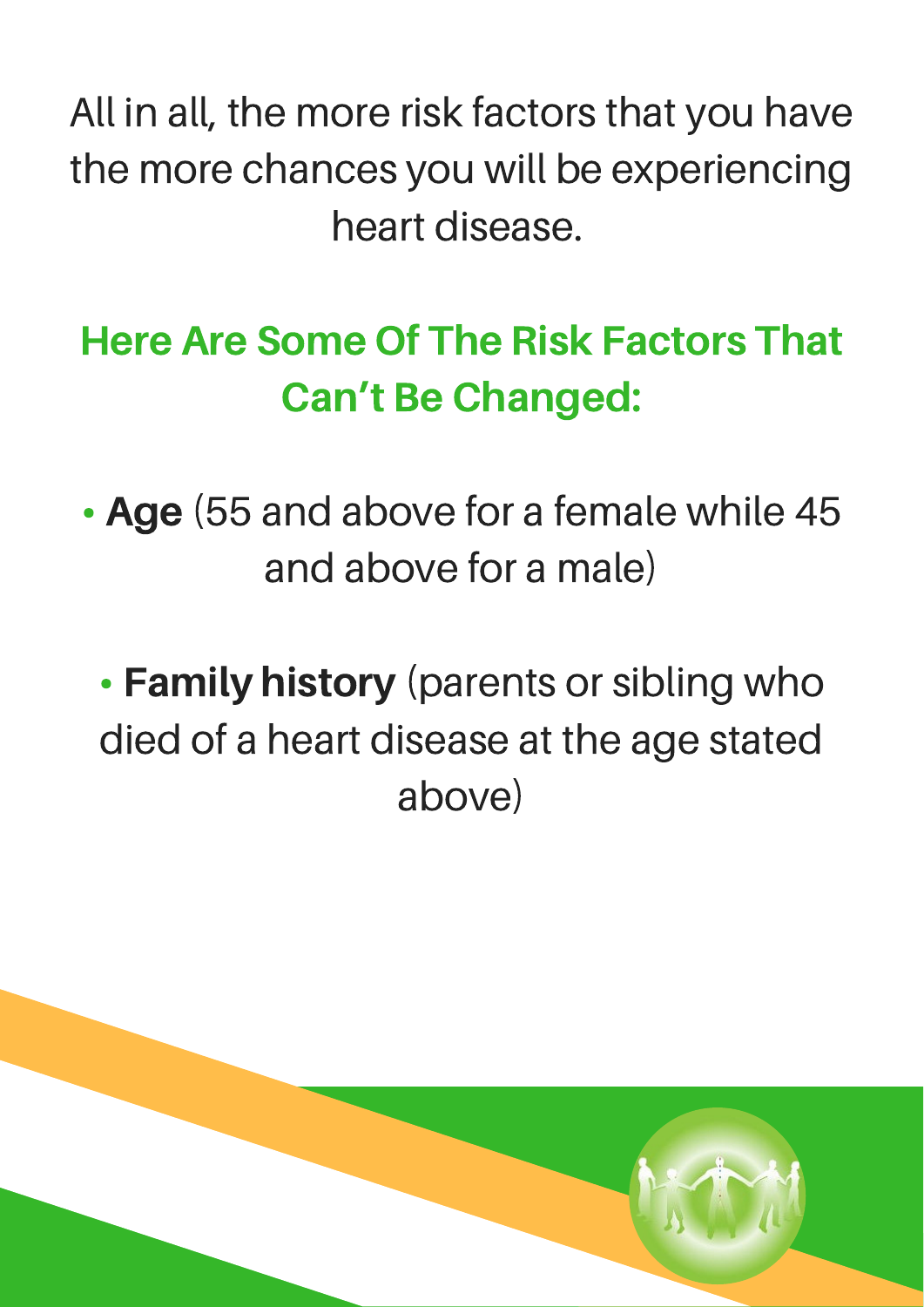Here Are Some Known Risk Factors That Can Be Changed:

## • High total cholesterol and high LDL (bad) cholesterol

• Low HDL (good) cholesterol

# • Smoking

# • High blood pressure

• **Diabetes** (the risk of developing a heart disease is high if you are diabetic)

# • Physical inactivity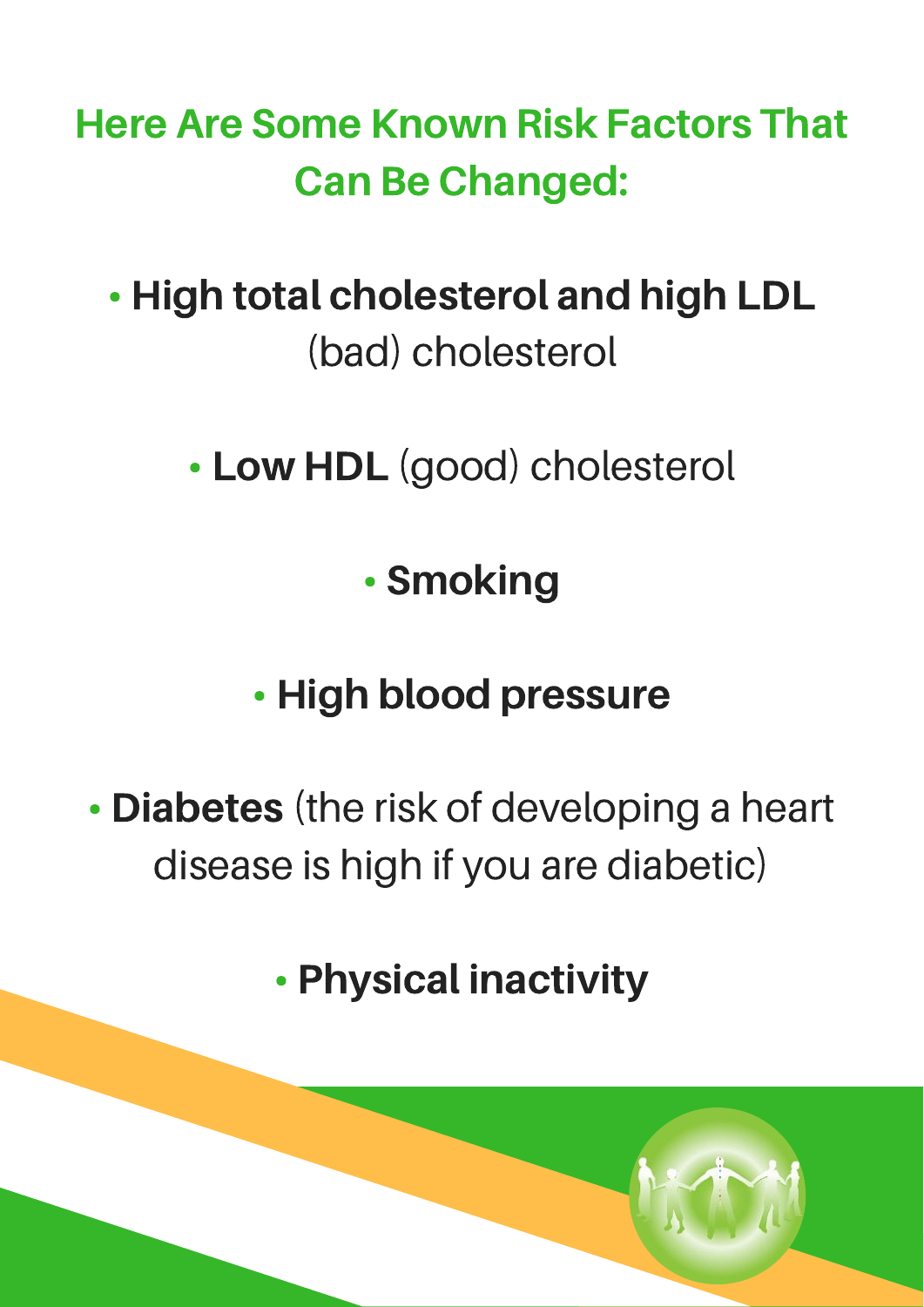• Obesity or being overweight

# It is advisable to go see a physician if you are not sure if you have a high blood cholesterol.

Although some experts agree that high blood cholesterol and heart disease is somewhat connected; there are also a few experts who tend to disagree, and say, too much animal fat or high cholesterol, and heart disease go together.

They argued that there is no such thing as "bad" or "good" cholesterol.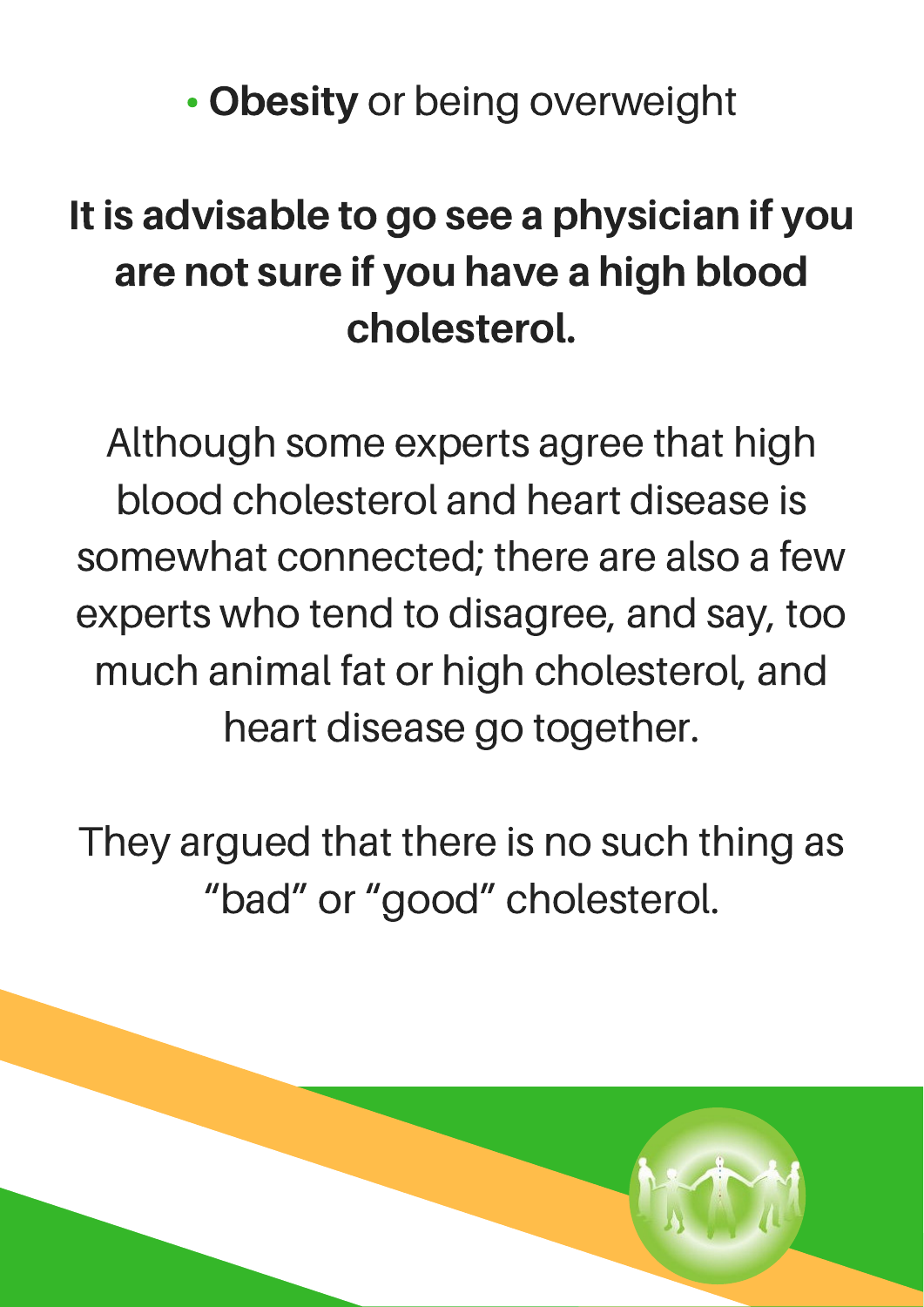They believe that mental stress, physical activity and change of body weight may influence the level of the blood cholesterol and that a high blood cholesterol is not dangerous but only reflects an unhealthy condition.

There are a lot of factors that cause high cholesterol and heart disease. The only sure thing is… to live a healthy life.

## Cholesterol & The Effects On Men & Women

There are some people who deny there are differences between the sexes when it comes to cholesterol.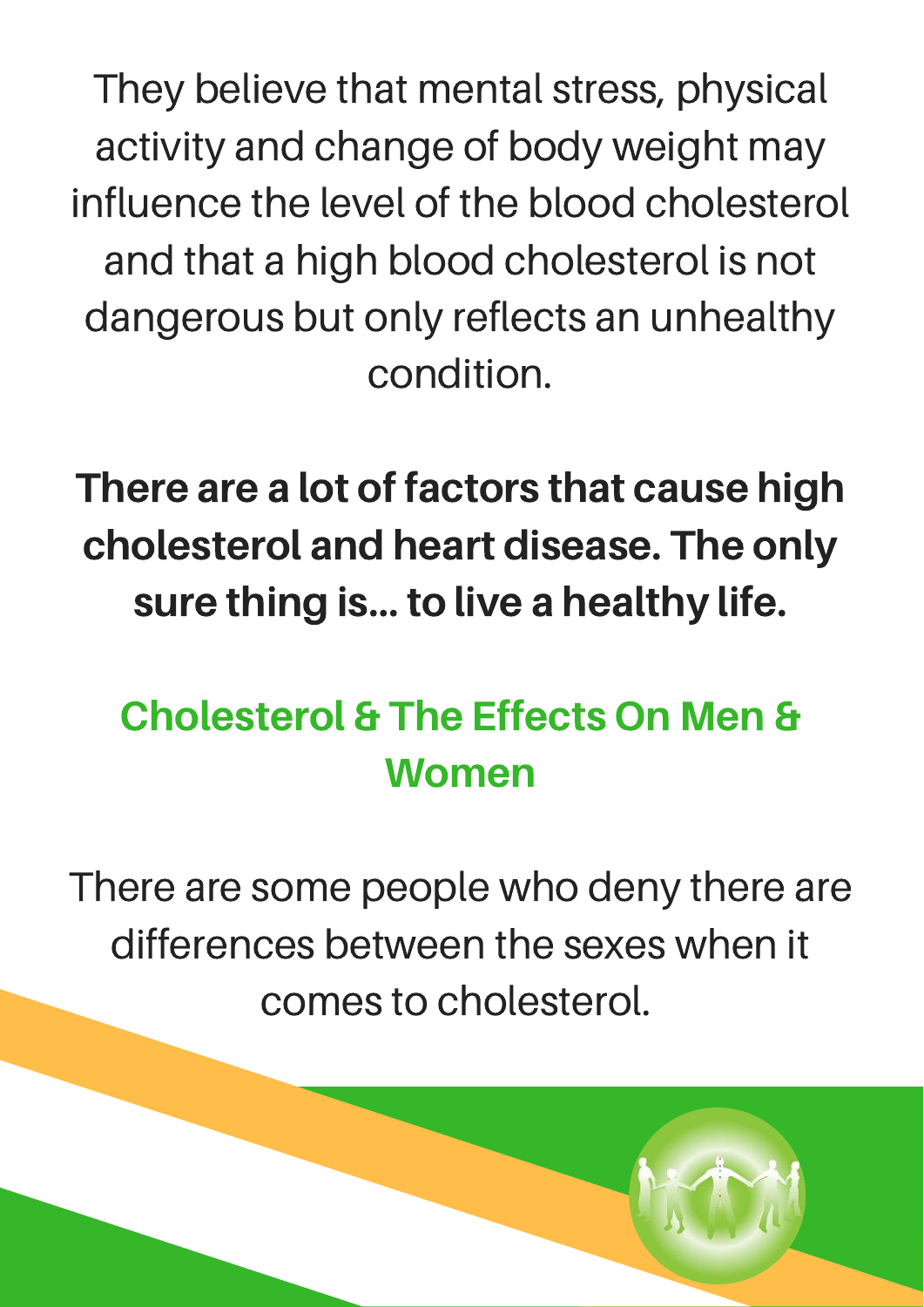You will find in research the differences between men and women, so that you can determine how cholesterol affects you.

Men and women have different hormones and cholesterol also works in a different way. When you do the proper research, you can learn about the differences.

Men are less likely to care about what they eat, but they are less likely to exercise for the benefit of being healthier, they tend to exercise to look better for the other sex.

They are also a lot less likely to go to the doctor for a problem that could be serious.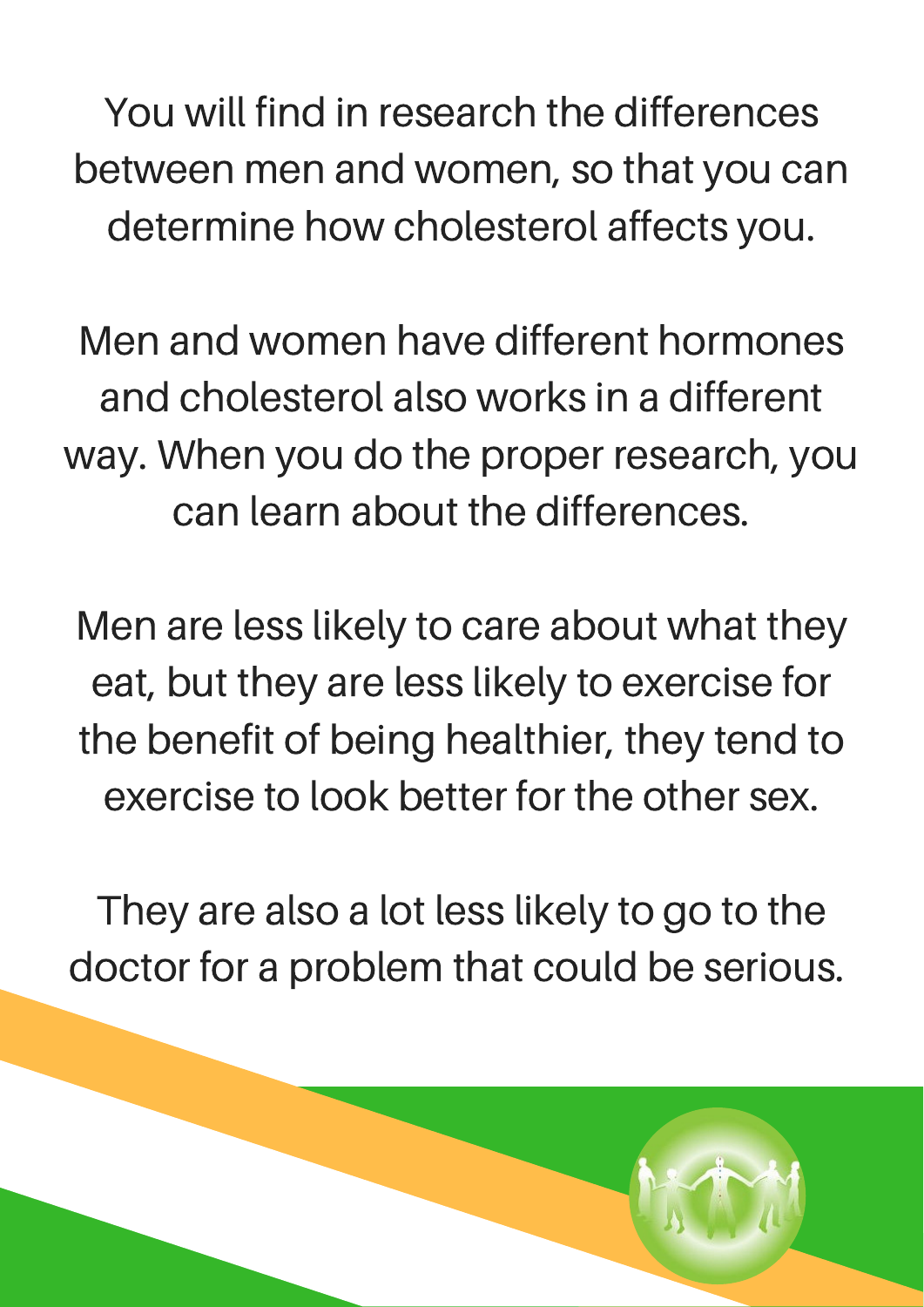For these reasons men run a higher risk of having high cholesterol at an earlier age.

It may be obvious but women are more likely to be healthier with their lifestyles. However, this doesn't mean that they are not at risk for having high cholesterol or avoiding heart disease.

Did you know that women are less likely to respond quickly to a heart attack then men?

Even though many women think that breast cancer is the top health risk for their gender, this is actually not true, it is actually heart disease.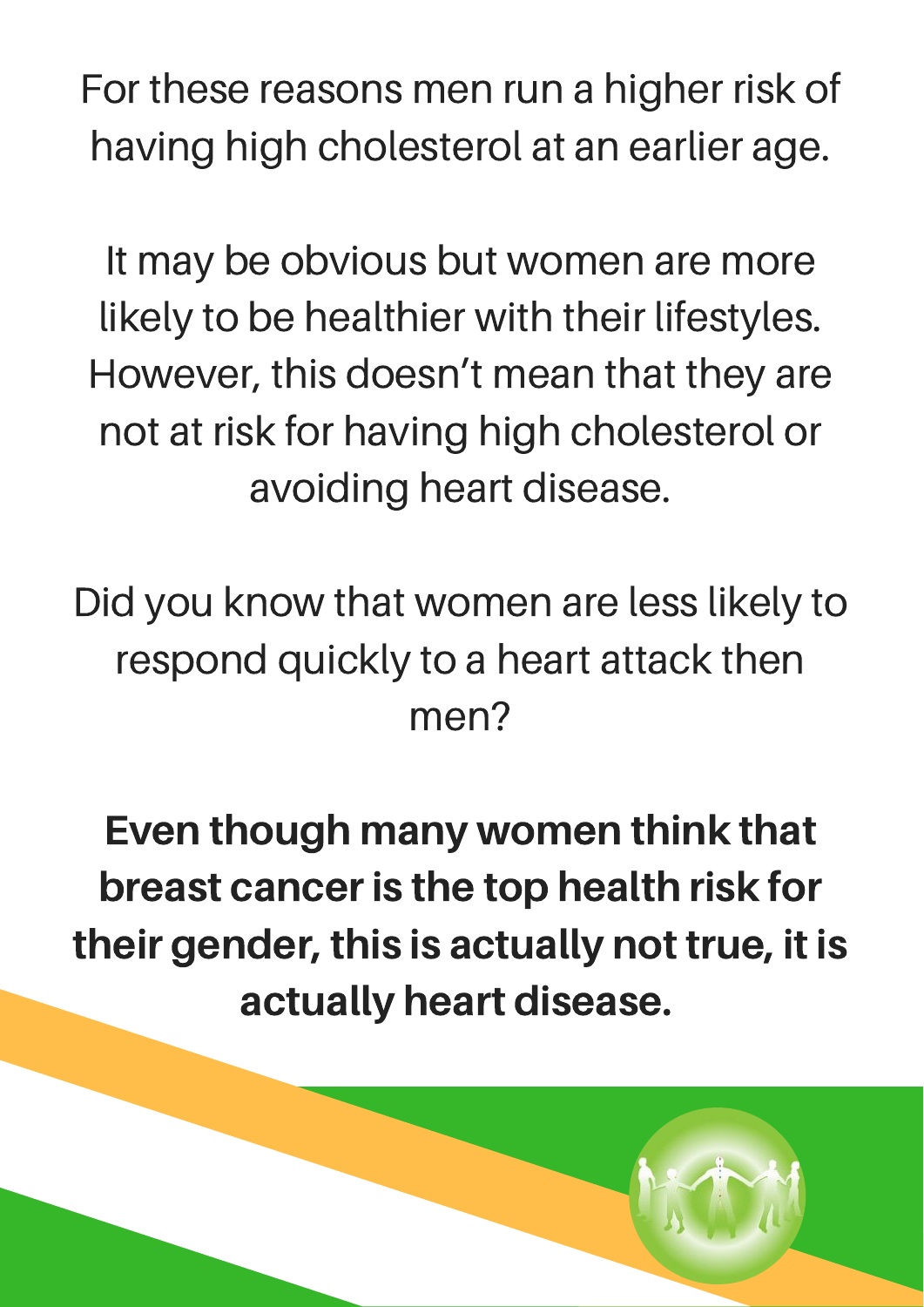There are so many women who believe that they need to worry about breast cancer, but they really should think about their chances of having a heart attack.

This is why drastically higher numbers of women die of their first heart attack when compared to the number of male fatalities for the same reason.

Even though men and women are very different, you will find that there is one thing that both of the sexes have in common and that is being able to change the future.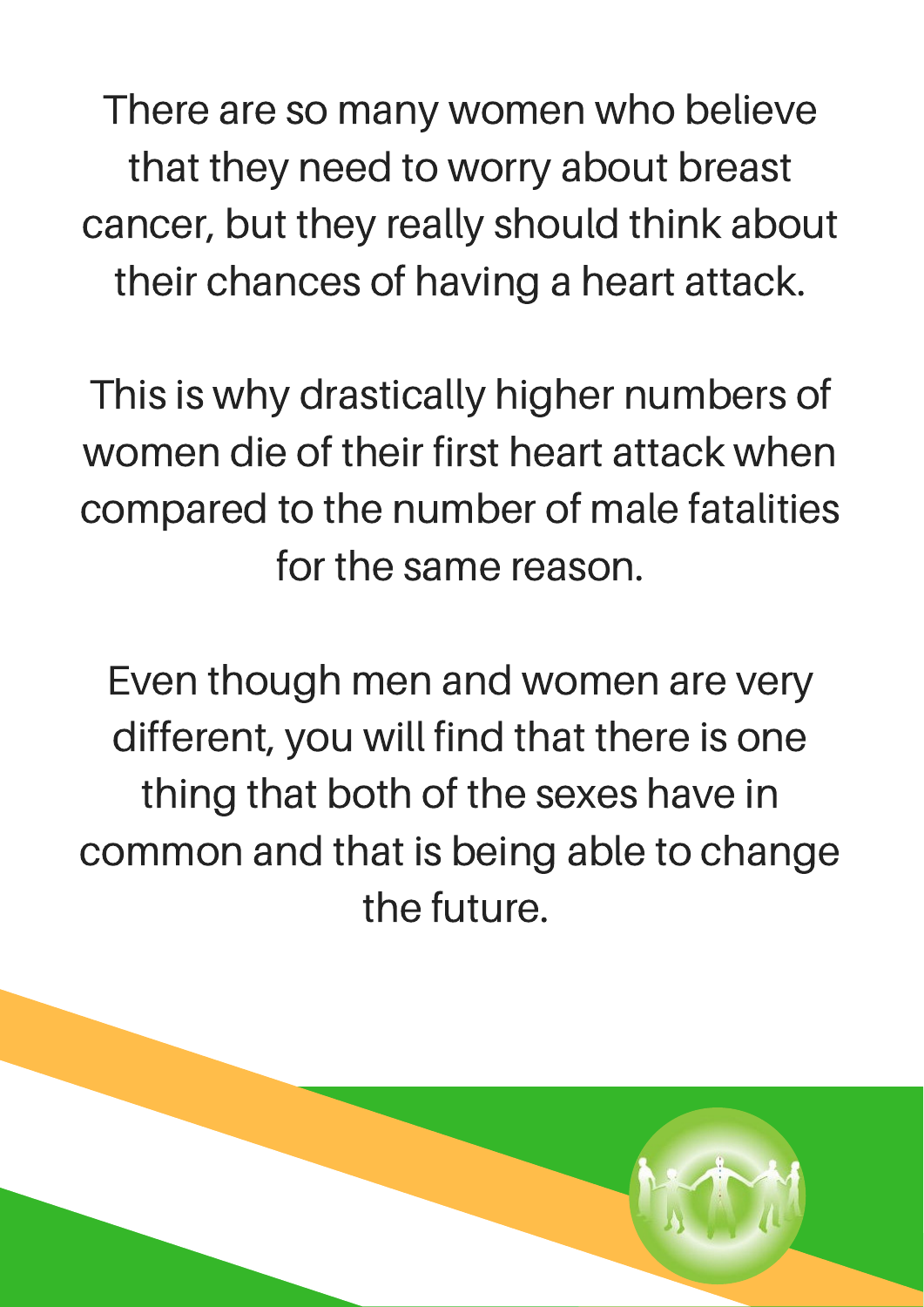# Yes, it's true you can change your future by starting to become healthy and maintaining a healthy cholesterol level.

You will find that if you start yourself on a diet that will limit your (bad) fat intake, you may be able to save yourself from a heart attack.

You will find that there are saturated fats, sugars, and alcohol that you are going to have to avoid in order to decrease your cholesterol, however, remember that the body does need some fats and sugars for it to perform. You will want to do everything that you can to stay active and also maintain a healthy life.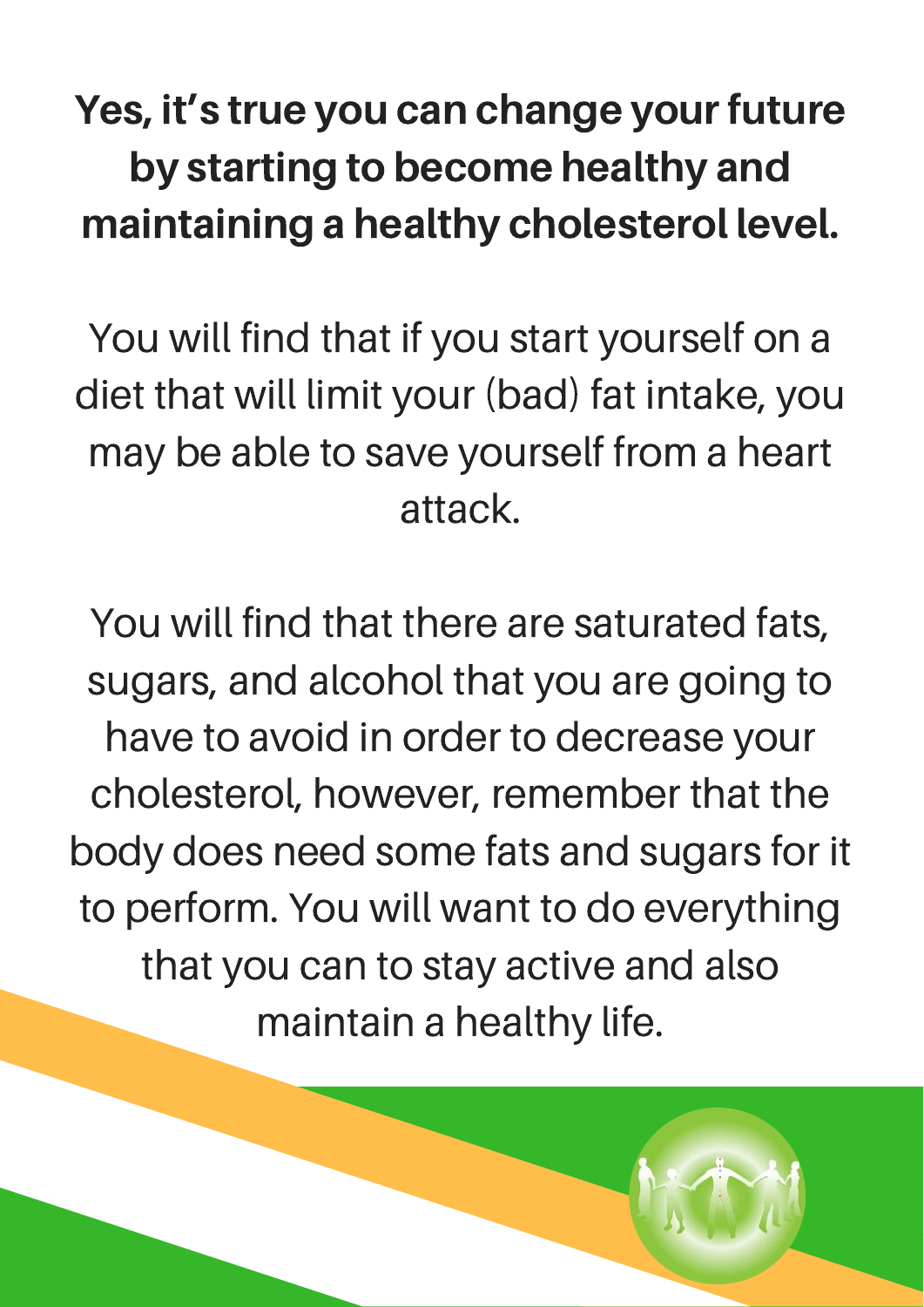You will find that you can control your weight and with that you will be able to increase your good cholesterol, but you will also be able to decrease the bad cholesterol.

You may also want to take some fiber supplements so that you can keep your cholesterol levels just right and you'll be able to dispose of the bad cholesterol before it enters your blood stream.

There are so many things that you can do to keep your cholesterol under control, but you will want to consult your doctor about what is best for you.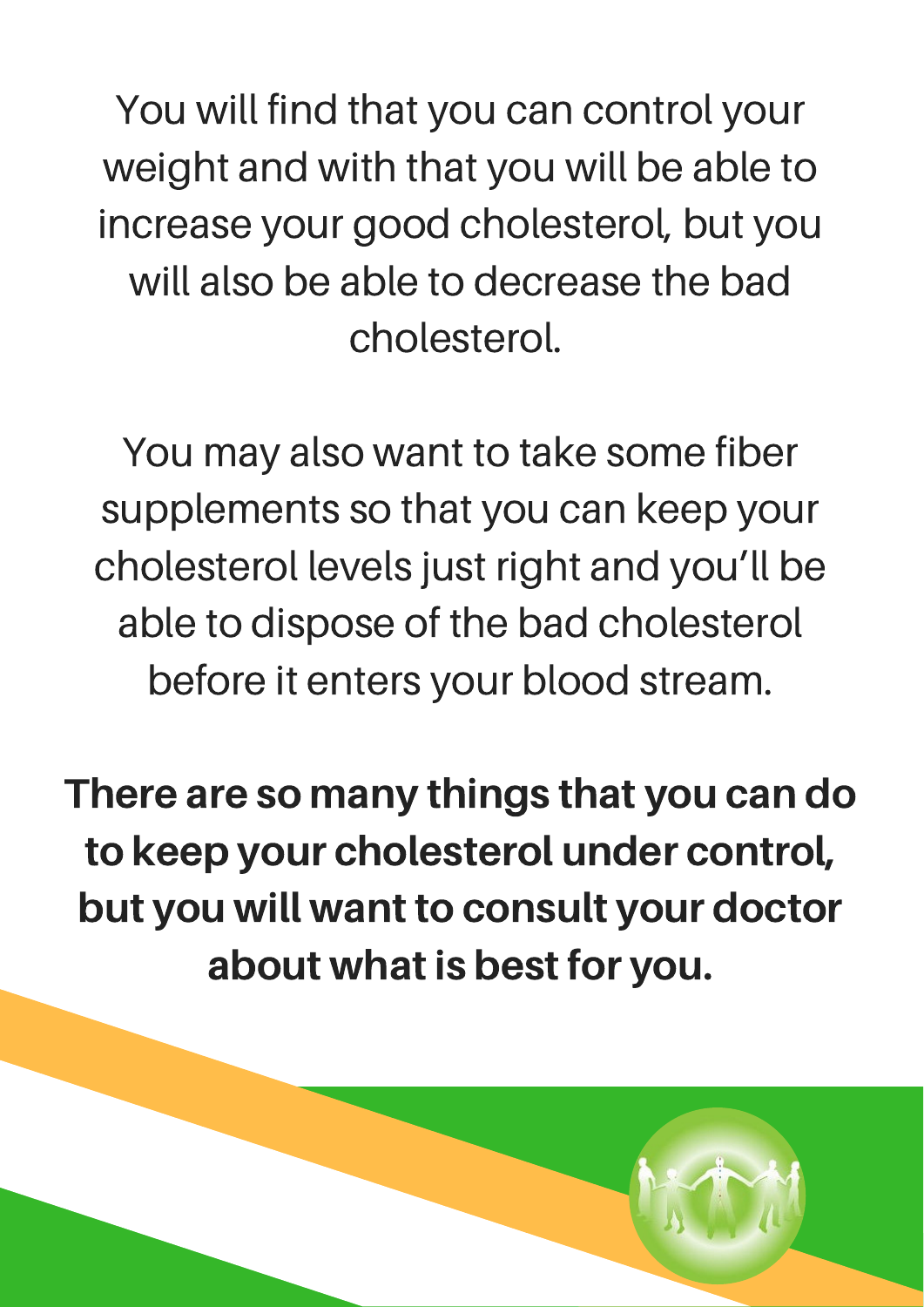#### Cholesterol Diet. A Guide To Good Eating Habits.

Are you gaining weight? Does this make you worry about your cholesterol level? Do you feel like you need to do something about your eating habits particularly your cholesterol diet?

Good idea… Unhealthy cholesterol levels like hypertension, does not exhibit symptoms until complications like serious heart disease resulting in heart attacks occur. Lowering cholesterol with medications have been found out to be effective.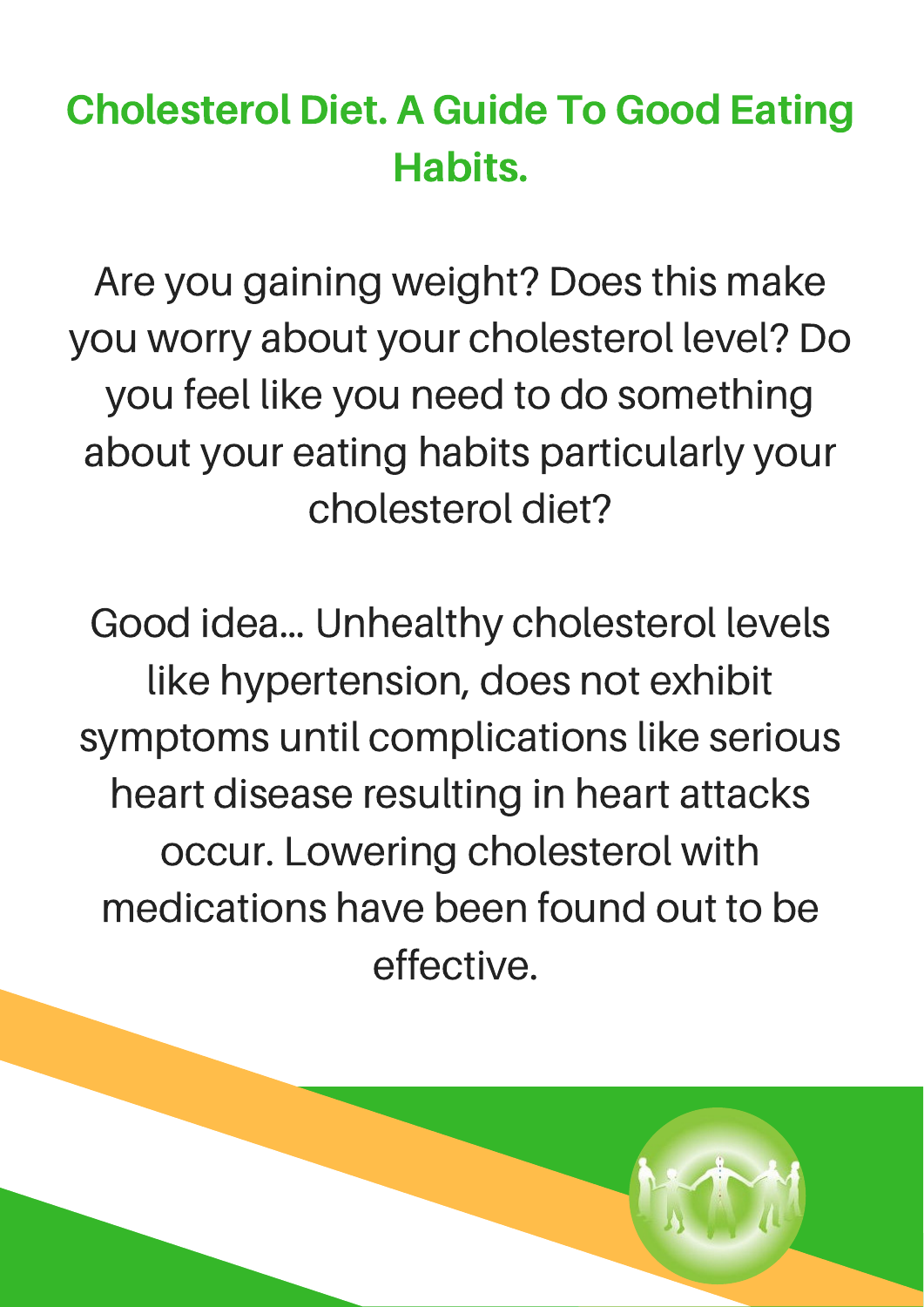However, a lifestyle change that would include a good cholesterol diet as a first step would work best.

Drugs as lone solutions to lowering a person's cholesterol level may not be as efficient as when it is coupled with some physical activities and a better cholesterol diet.

These are very essential partners.

Regardless of the fact that fat is a major source of energy in the body; it is also not the only source. Too much fat in a person's diet can increase the blood cholesterol levels resulting in heart attack.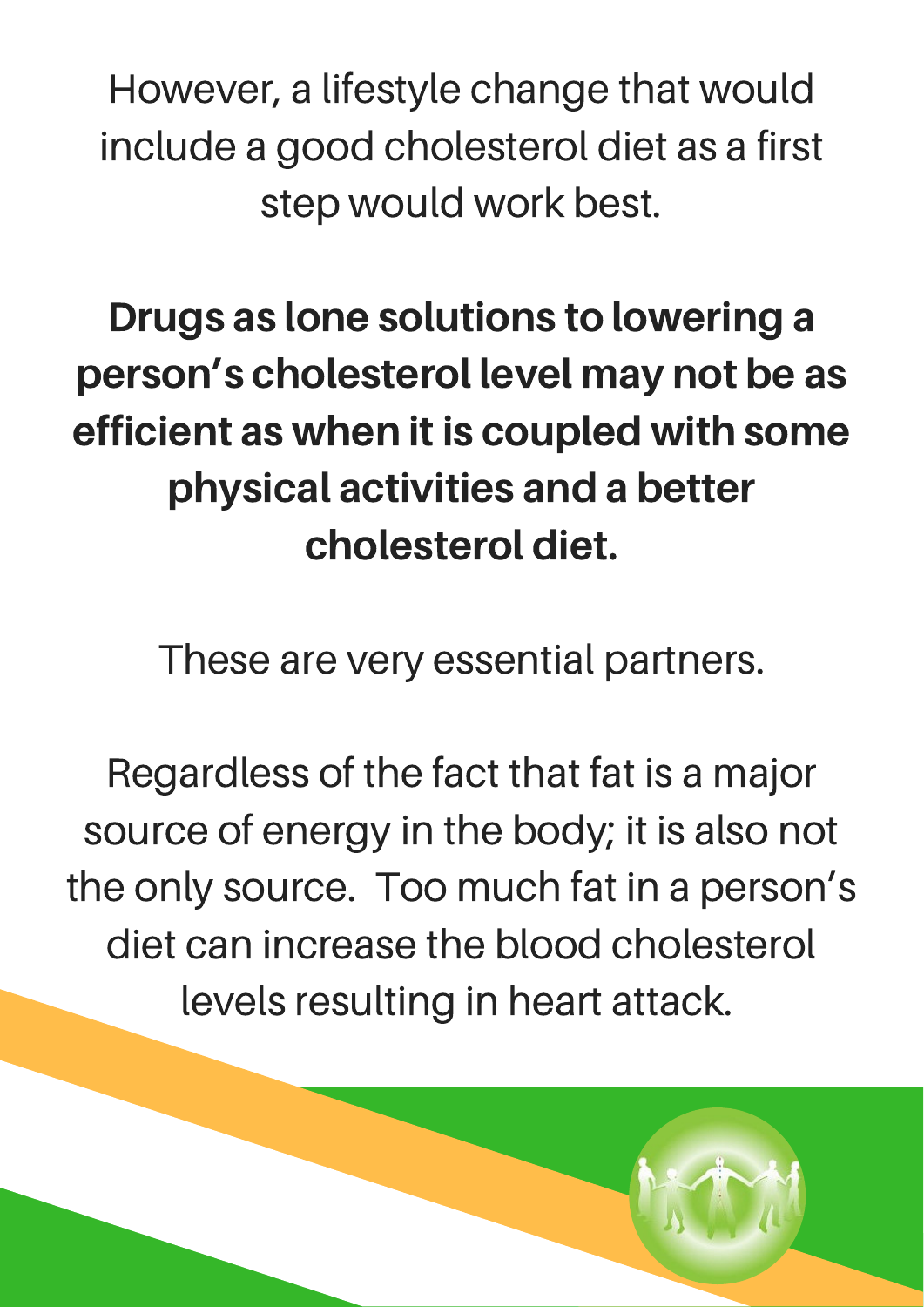However, fat content is not a good gauge of a food's cholesterol content. Liver and other organ meats may be low in fat but have high cholesterol content.

# Here Are Some Suggestions On Cholesterol Diet Approaches;

• Taking fiber-rich foods such as whole grains as you primary source of carbohydrates. This should go hand in hand with an increase intake of fresh fruits and vegetables such as berries, oranges, apples, pears, grapes, bell peppers, broccoli, kale, cauliflower, tomatoes, dark leafy greens celery, squash and eggplant among others.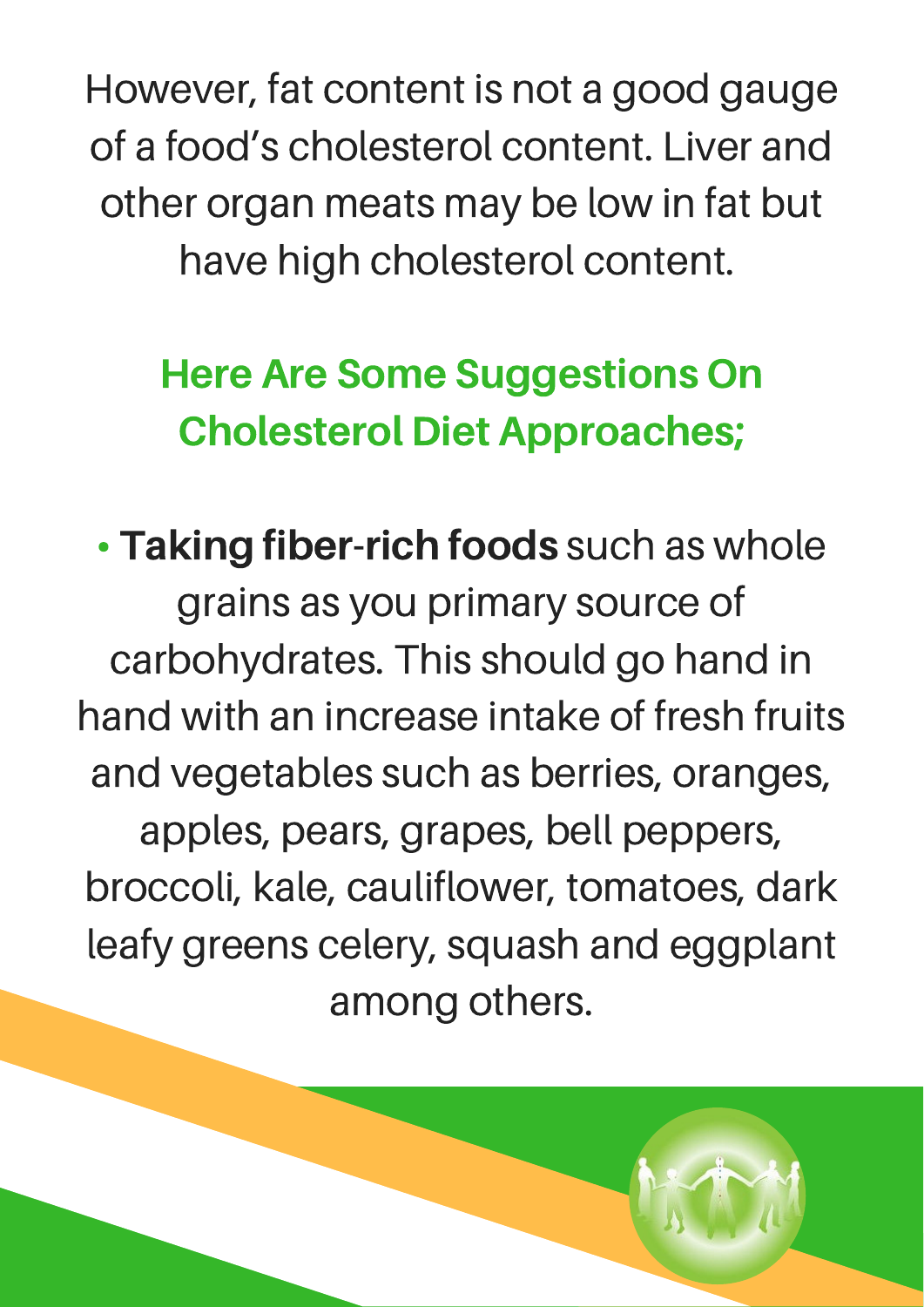• Staying away from saturated fats which are mostly found in animal foods such as meat, poultry and dairy products is a good cholesterol diet.

Opt for unsaturated fats instead, specifically omega-3 fatty. Good sources of these would be the vegetable and fish oils.

• Source your protein from soy protein, poultry, and fish instead of meat.

• Major lifestyle change as a part of cholesterol diet would mean weight control, exercise, and quitting smoking.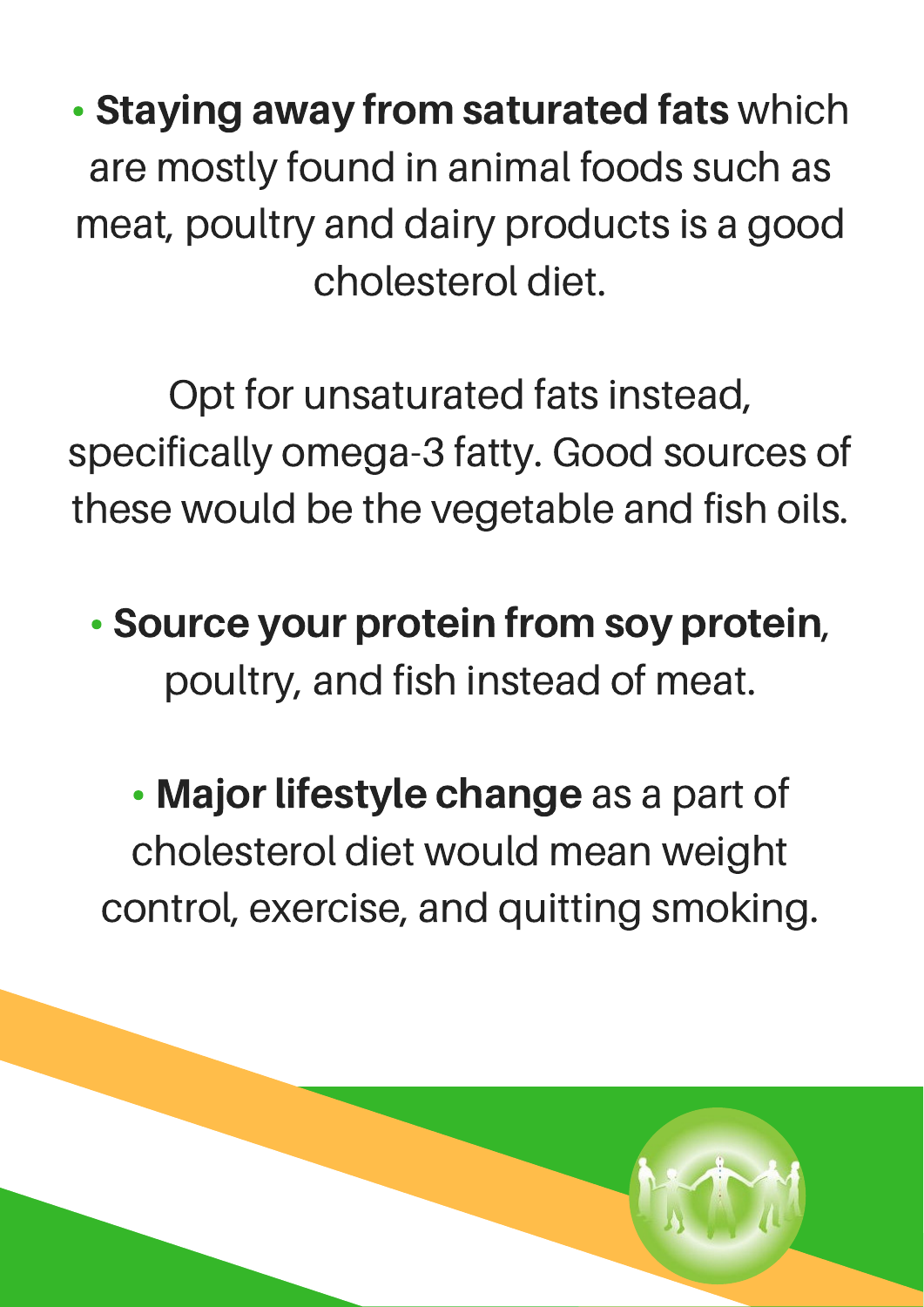It usually takes a healthy cholesterol diet three to six months to show any change in your cholesterol level.

Some patients though, have seen results in about four weeks. While a cholesterol diet is a good way to start a lifestyle change towards a healthier heart, keep in mind that proper exercise is as vital.

Inactivity is believed to be one of the four primary causes of coronary heart disease.

The three others are smoking, unhealthy cholesterol, and high blood pressure.